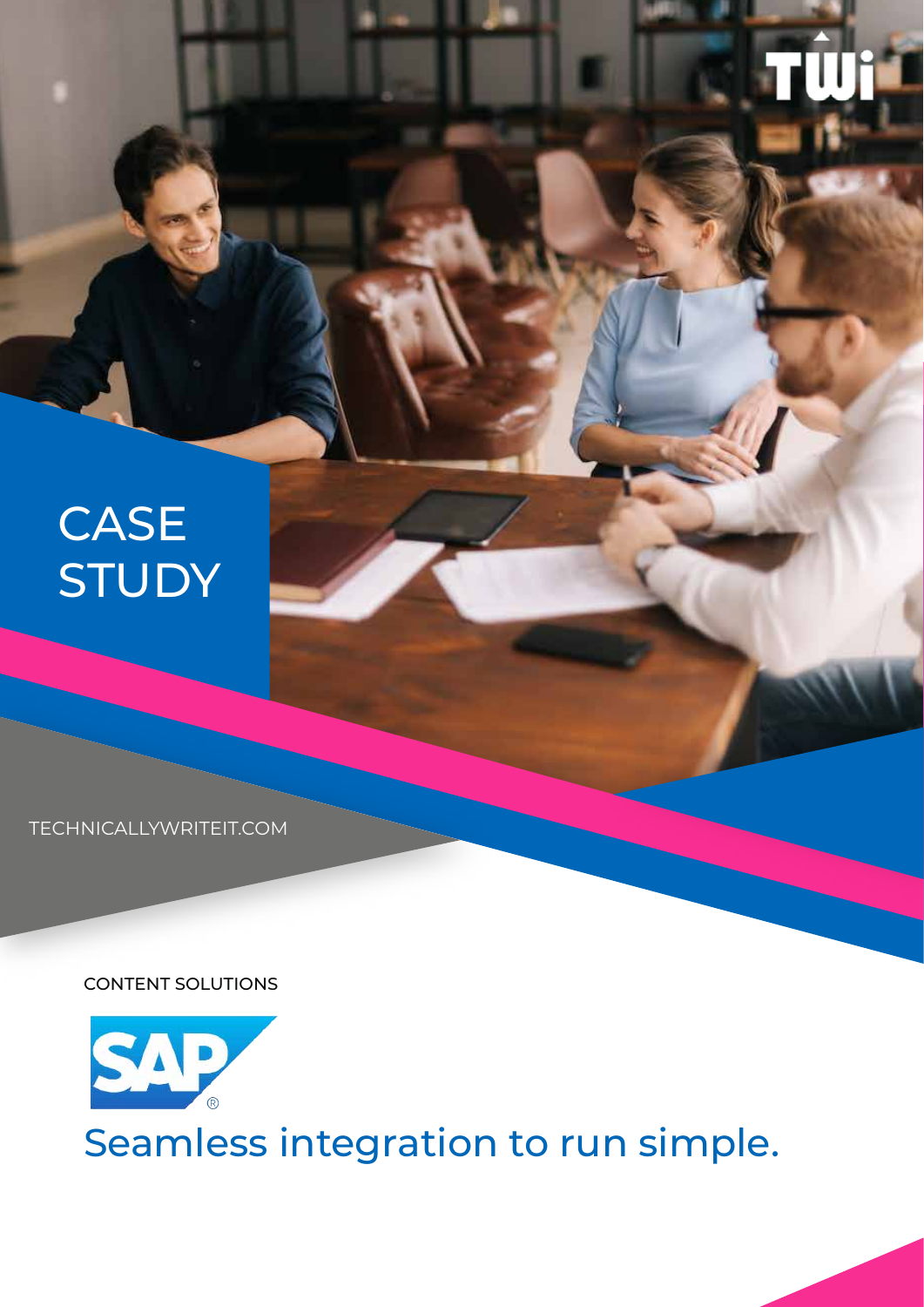SAP is a global market leader in enterprise applications and software. The company spans more than 130 countries and services more than 440,000 clients. It needs an enormous amount of high-quality content.

## INTRODUCTION

We partnered with SAP – one of the world's largest software vendors – to improve the quality of their documents, enhance their flexibility and scalability, free up time for their staff, and get their content to market more quickly.

TWi is an approved global strategic supplier for SAP, providing services including: Product documentation development DITA-based training Localization User Interface (UI) design and development Copy editing

We collaborate with multiple internal SAP divisions to create content solutions for SAP

partners, consultants, trainers, and customers, providing: System documentation Configuration guides Online application help Industry-specific product documentation Video scripts Virtual training material eLearning courses and materials

### THE CHALLENGE

#### **SAP required a strategic partner to deliver their goals.**

SAP operates around a methodology called Run Simple. Run Simple is designed to meet SAP's need to accelerate and remain competitive in a changing economy, grow while expanding on operating profit, and provide a unique customer experience. It encompasses the company's value generation capabilities, including processes, technology, and people.

As part of its mission to "win the war for talent". SAP required the flexibility to strategically expand

writing capacity in periods of increased demand. For some projects, the company needed writers to integrate seamlessly with its internal documentation teams. For others, they needed a partner to manage projects and achieve complex objectives with minimal oversight. This meant identifying a team that could work with a degree of autonomy, lessening impact on SAP resources while generating high-quality, on-time results that increase value across the entire organisation.

In all cases, SAP needed experienced writers who could quickly get to grips with its tools, processes, standards, and guidelines. Delivery of learning and training materials is a major focus for the company. New acquisitions, for example, must migrate their documentation to SAP while maintaining consistency. Equally, new technology must be explained to target users in a clear and easy-to-understand way. When SAP needed a partner to help deliver these and other strategic goals, they came to us.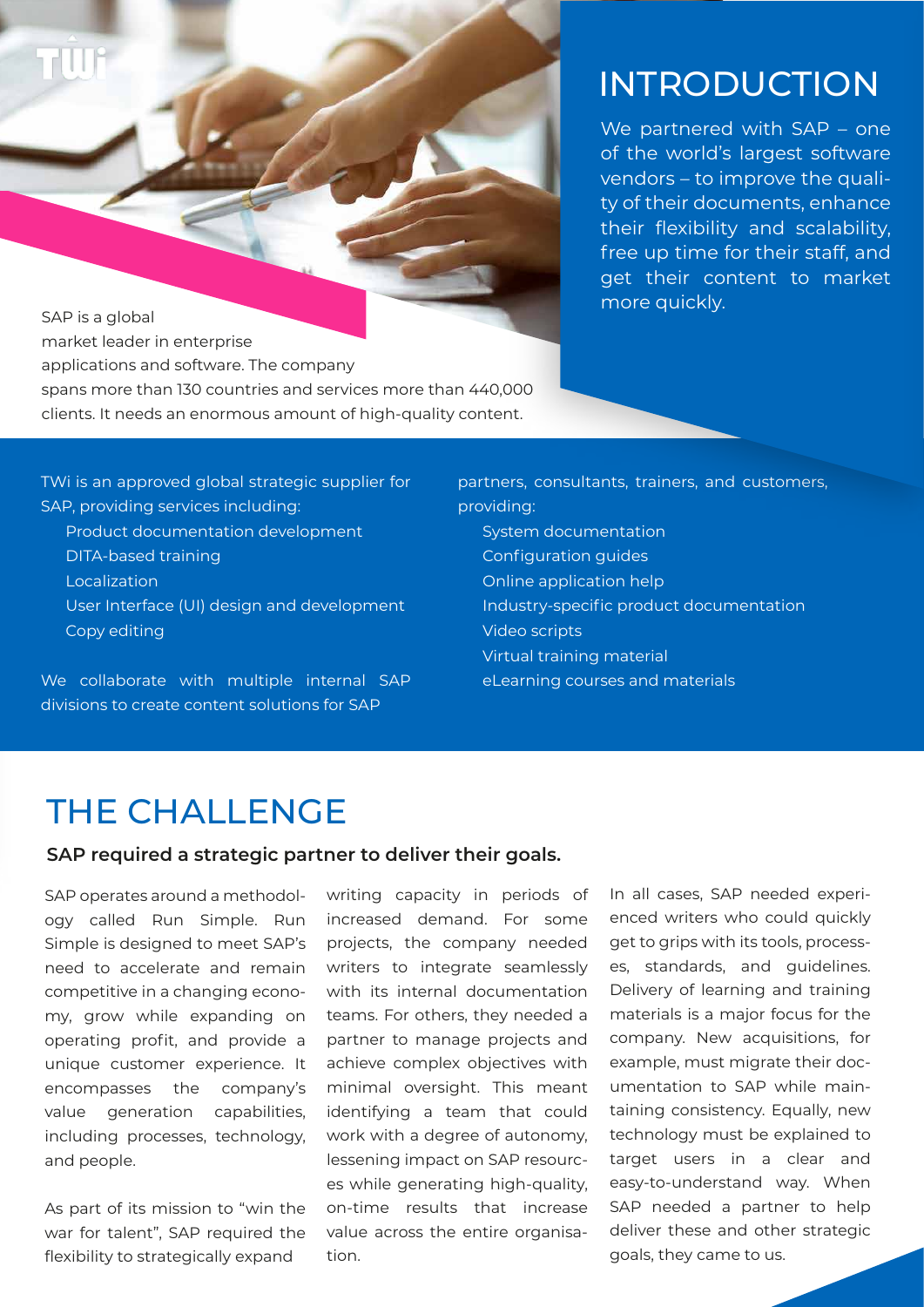## ACTION

#### **TWi Reduced Complexity for SAP.**

We worked as integrated SAP team members to support project planning, upskill their technical writers, build relationships, and handle changes to requirements

#### **1**

The TWi team looked after every element of the editing process to ensure that SAP standards and guidelines were applied consistently.

**3**

We implemented internal quality reviews and technical client reviews to ensure that inputs and feedback were incorporated.

# **2**

When needed, our team worked on-site, visiting SAP campuses for training in new tools and technologies.

**4**

We responded flexibly to the changing needs of the client and exploited our ability to scale up and down with demand to ensure that resources were used with maximum efficiency.

### THE IMPACT **Positive results with minimal client input.**

Our writers became experts in SAP's language, style, processes, and tools. With our support, a significant amount of internal time was freed up at SAP for core activities such as training, development, and consulting. This increased efficiency within SAP, returning capacity to their teams to work without disruption. Feedback emphasised the high quality and technical accuracy of our deliverables.

Our relationship with SAP continues to grow, generating positive results such as:

- Improved content with minimal requirement for support from SAP management
- Enhanced flexibility and scalability
- Dedicated technical writing resources
- Faster time to market for content solutions
- Consistent support from a trusted partner

and timelines. TWi's technical writers worked on documentation for SAP projects with experts in Germany, France, the US, India, Brazil, China, and New Zealand. Our primary role was to support development projects in locations where SAP couldn't source local writers who shared our knowledge of SAP tools and technology or our level of skill and precision.

> This reduced the need for SAP to train and manage external resources.